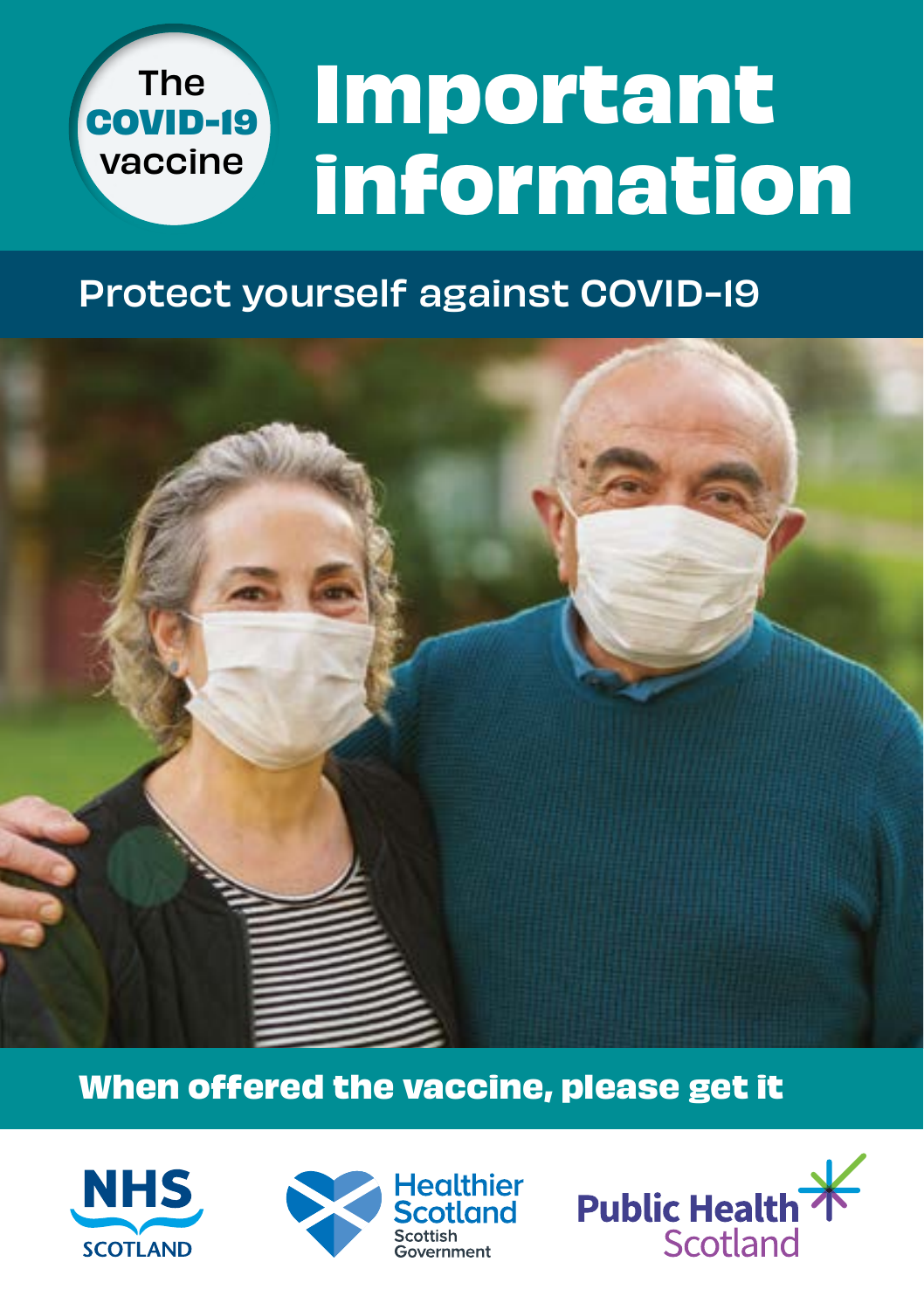### What is COVID-19?

**COVID-19 is a respiratory infection that was first identified in late 2019. It is highly infectious and spreads through the air when people cough or sneeze, or when they touch surfaces where it has landed then touch their eyes, nose and mouth.**

**COVID-19 can cause serious illness, hospitalisation and even death.**

### Why it's important to get your COVID-19 vaccine

**Getting your COVID-19 vaccination as soon as you can should protect you, and may help to protect your family and those around you.**

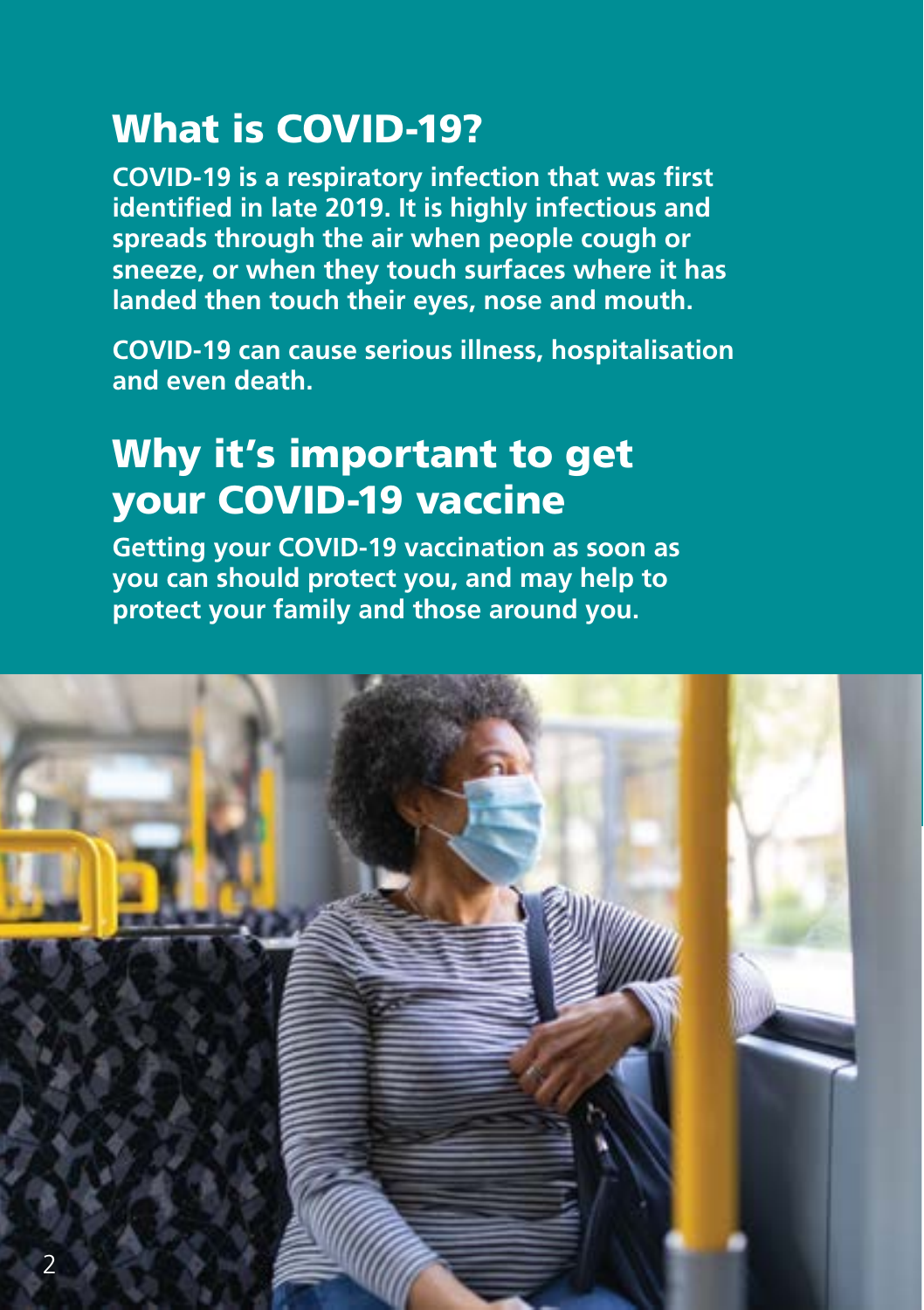### The vaccine is the best way to protect yourself from COVID-19

- The vaccine will reduce your risk of getting COVID-19. Catching COVID-19 can be serious and may lead to long-term complications. Being healthy does not reduce your risk of catching COVID-19 and passing it on.
- You can spread COVID-19 to family and those around you, even if you have very mild symptoms or no symptoms at all.
- With high rates of COVID-19, it's more important than ever to stop the spread of COVID-19. The COVID-19 vaccine should help reduce the rates of serious illness and save lives.

### Who is most at risk from COVID-19?

People aged 50 or over are most at risk, and the risk increases with age. Older adults living in care homes are at greater risk because large groups of vulnerable people are living together. The virus is highly infectious and spreads quickly.

For more information about other groups at risk from COVID-19, visit **nhsinform.scot/covid19**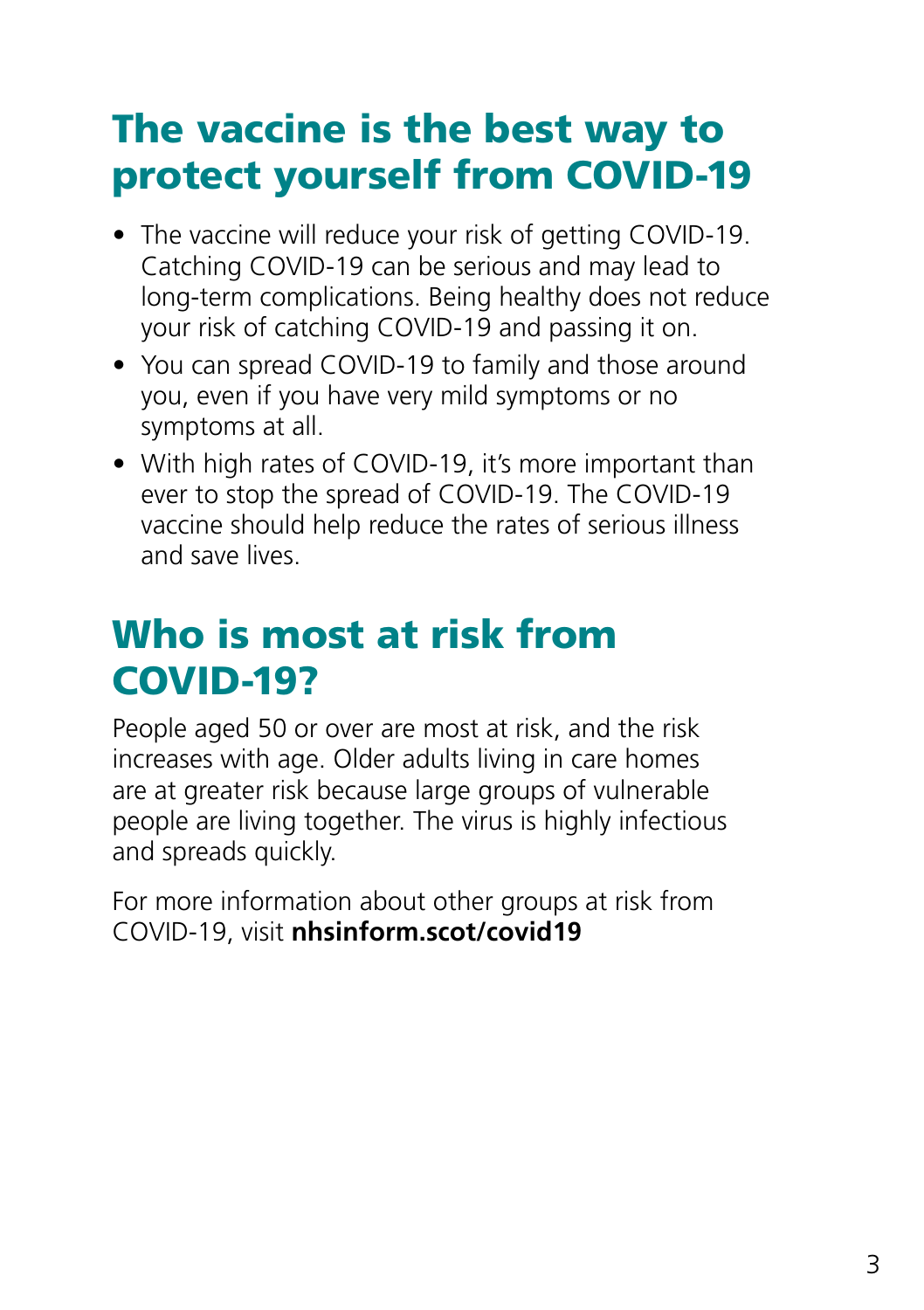### Who will be offered the COVID-19 vaccine first?

The vaccine is now available and we are prioritising the people who are at greater risk. The first people to be offered the free vaccine are:

- residents in a care home for older adults and their carers
- people aged 80 and over
- frontline health and social care workers.

Vaccination for other groups will begin as soon as the supply of vaccine becomes available. The order in which people will be offered the vaccine is based on advice from the Joint Committee on Vaccination and Immunisation (JCVI). For more information and to see the JCVI priority list, visit **nhsinform.scot/covid19vaccine**

#### **NHS Scotland strongly recommends you get the vaccine as soon as it is offered to you.**

![](_page_3_Picture_7.jpeg)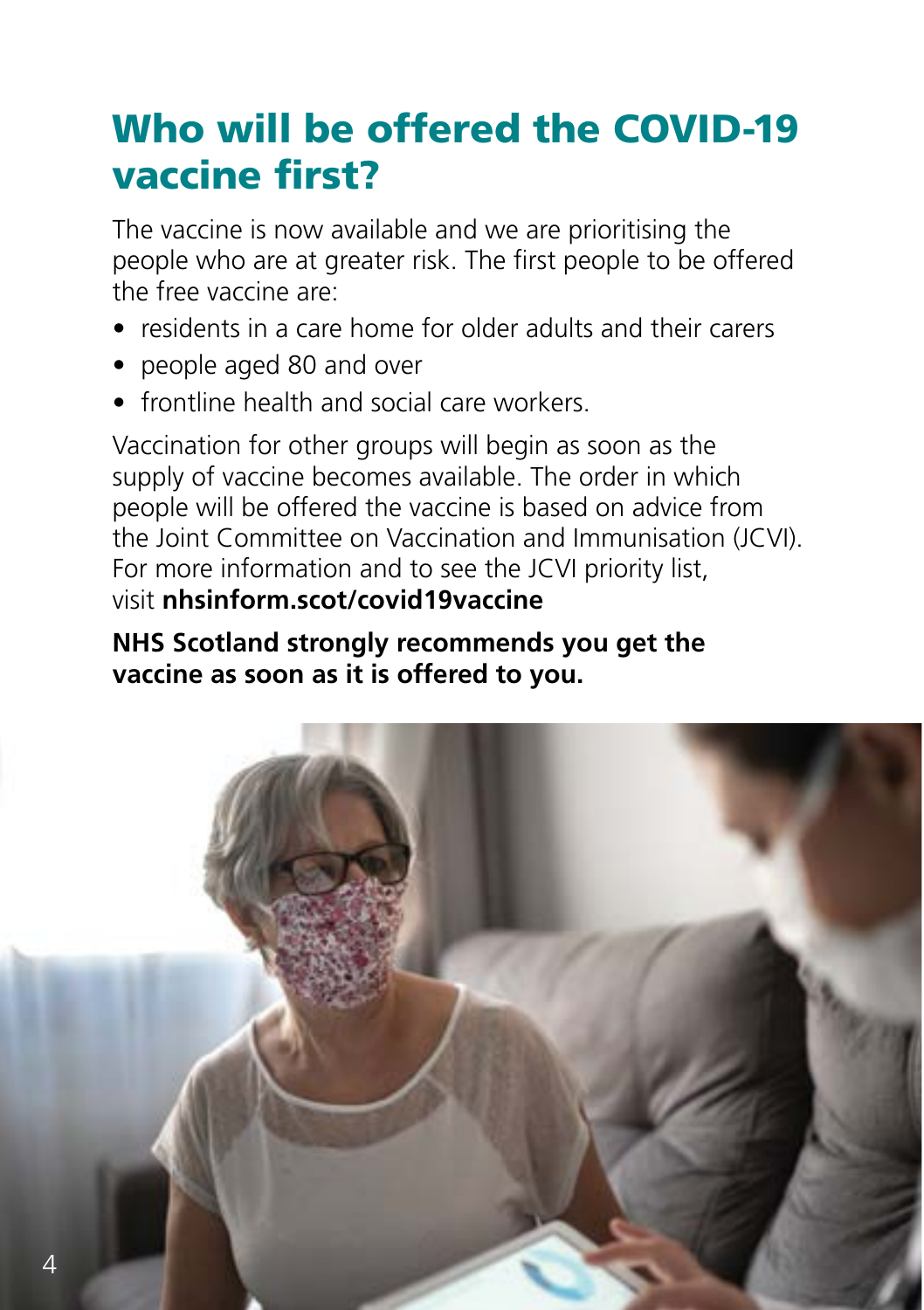### Is the vaccine safe?

**NHS Scotland will only use a vaccine if it meets the required standards of safety and effectiveness. All medicines, including vaccines, are tested for safety and effectiveness before they're allowed to be used. The Medicines & Healthcare products Regulatory Agency (MHRA) has to assess all the data and also ensure a vaccine works and that all the necessary trials and checks have been completed.**

**It will study:**

- **• lab and clinical trial results**
- **• manufacturing and quality controls**
- **• product sampling**
- **• testing of the final product.**

**This will be done as quickly as possible without cutting corners, because the COVID-19 vaccines are a priority. The MHRA will only approve a vaccine for supply in the UK if the expected standards of safety, quality and efficacy are met.** 

**The MHRA will also seek advice from another independent body, the Commission on Human Medicines. The safety of the vaccines continues to be checked while in use.** 

### How does the vaccine work?

The COVID-19 vaccine does not cause COVID-19. It helps to build up your immunity to the virus, so your body will fight it off more easily if it affects you. This can reduce your risk of developing COVID-19 or, if you do get COVID-19, it can make the symptoms milder. The vaccine is also suitable for people with disorders of the immune system.

The effectiveness and immune response of the vaccine is being monitored as the vaccine is rolled out.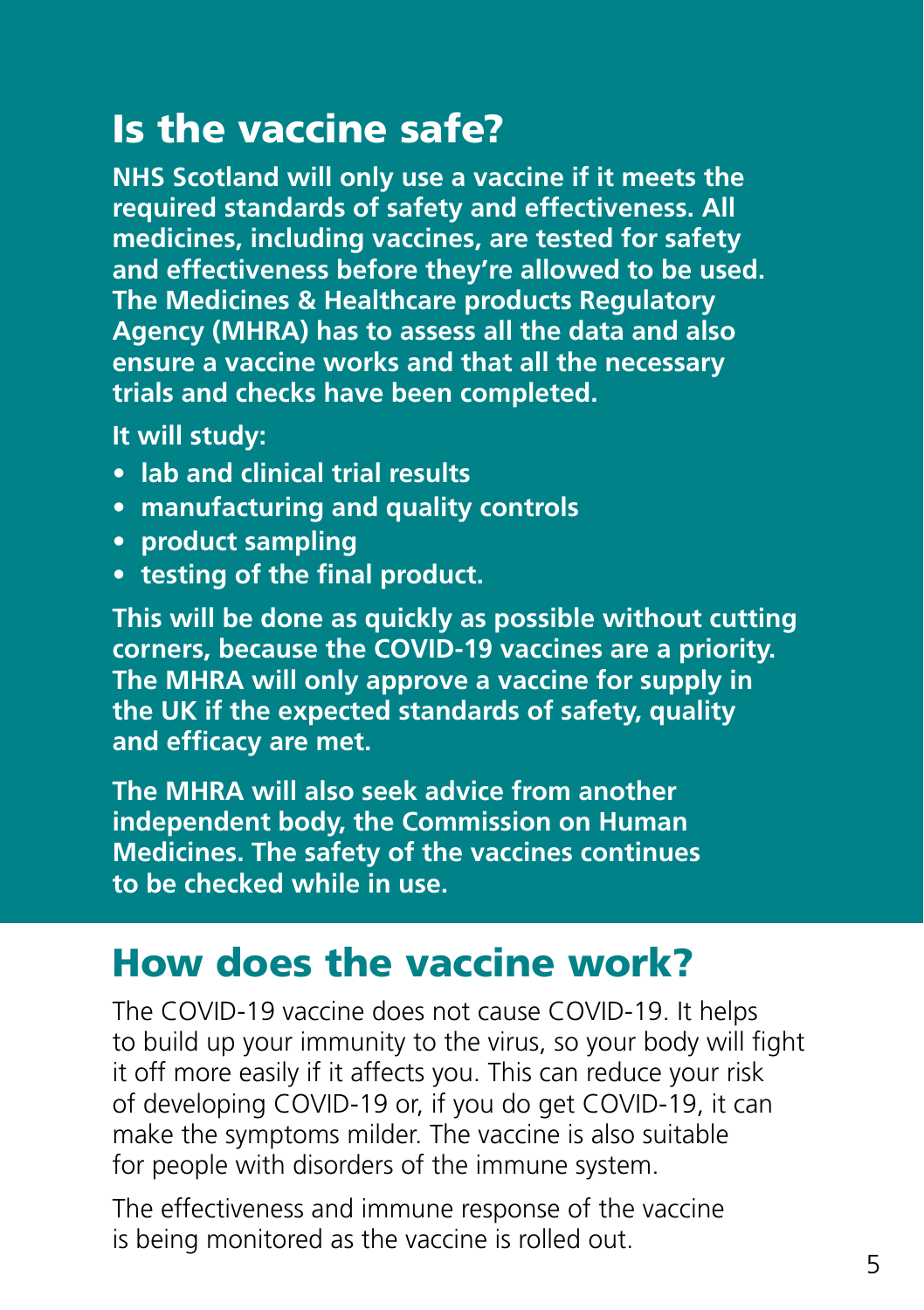### How is the vaccine given?

The vaccine will be given as an injection in the upper arm.

The COVID-19 vaccine will be given in two doses. You will be advised when to return for your second dose. The second dose can be given between 3 and 12 weeks after the first dose. COVID-19 vaccination offers good protection within two to three weeks of the first dose.

The second dose completes the course and is likely to be important for longer-term protection. It is important to get both doses to protect yourself against COVID-19.

During vaccination, strict infection prevention and control measures will be in place. It will only take a few minutes to get the COVID-19 vaccine.

### How to get the vaccine

COVID-19 vaccination is taking place differently across Scotland. It may not be at your GP practice. Your local NHS health board will be in touch with you to arrange your vaccination appointment when you are eligible.

**For more information about the vaccine and its delivery, visit** nhsinform.scot/covid19vaccine **or phone** 0800 030 8013**. It will not be possible to book or change your vaccination appointments via the helpline.**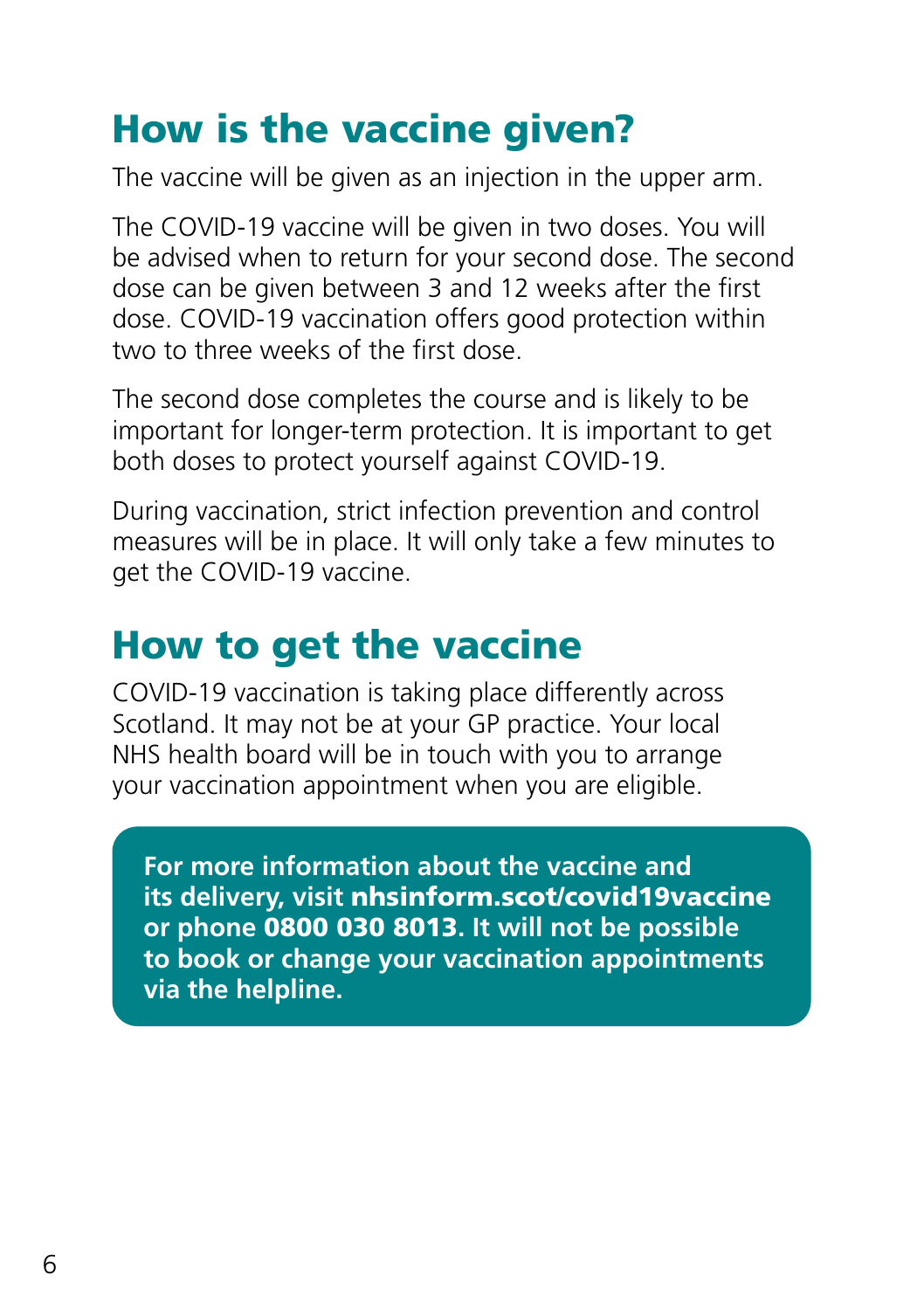### **If you are ill on the day**

You should still go for your COVID-19 vaccine if you have a minor illness without a fever. If you feel very unwell, your vaccine may be postponed until you have fully recovered.

If you're feeling unwell with symptoms of COVID-19, do not attend your vaccine appointment. You should self-isolate and book a COVID-19 test. This can be done at **nhsinform.scot/testing**

#### **I've had COVID-19 before, should I still get the vaccine?**

**Yes**. Even if you've already had COVID-19, you could still get it again. The vaccine will reduce your risk of getting COVID-19. If you do get it again, the vaccine can reduce how serious the symptoms will be.

If you have recently tested positive for COVID-19 – even if you have no symptoms – you should wait until four weeks after the date you were tested to get the vaccine.

#### **Can the COVID-19 vaccine be given at the same time as other vaccines?**

You should ideally wait seven days between the COVID-19 vaccination and any other vaccination.

### How to prepare for the vaccination

On the day of your vaccine, wear practical clothing so it's easy to access your upper arm.

If you have a fear of needles or feel anxious, try to stay calm and let the person giving you your vaccine know. They will be understanding and can support you.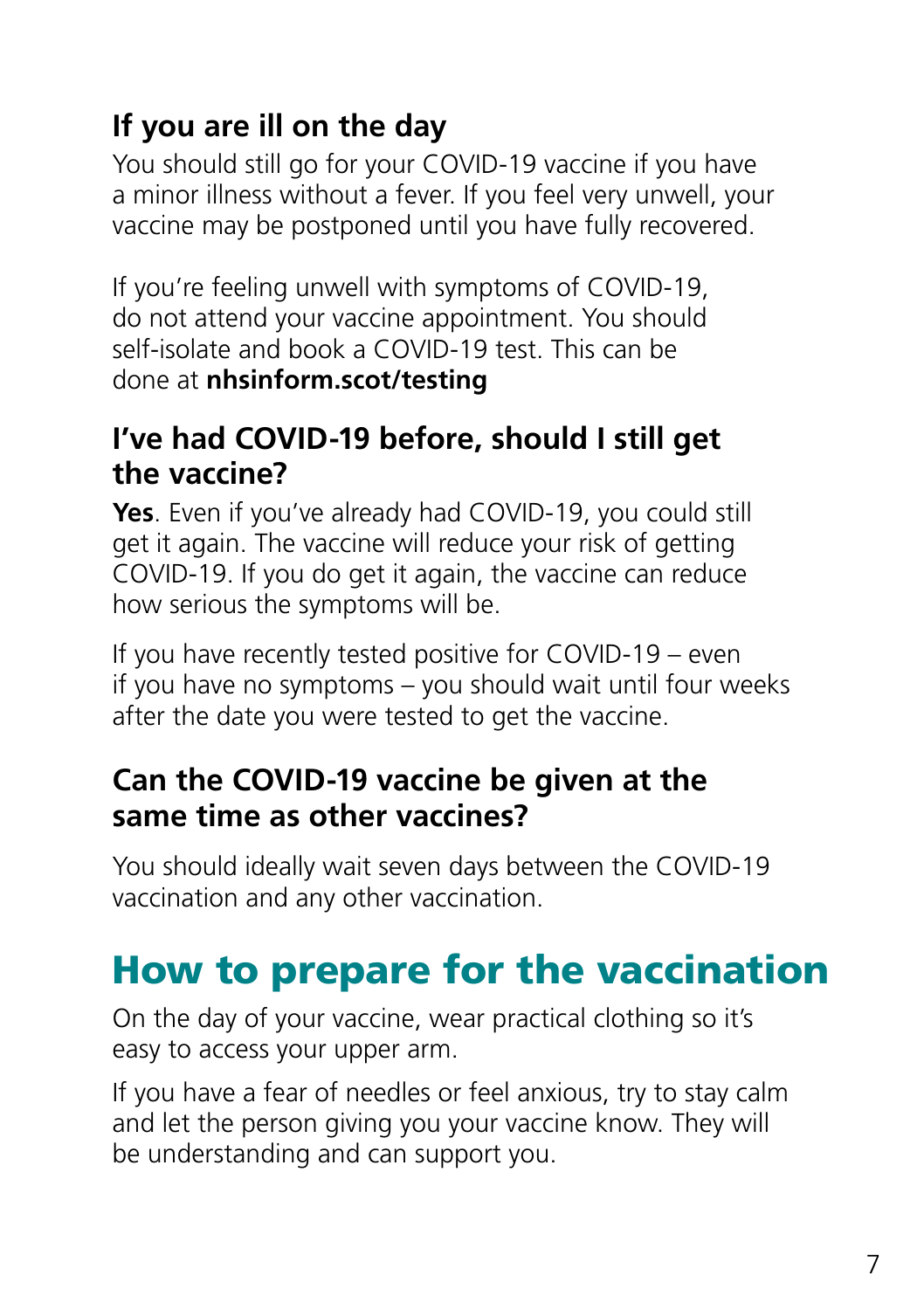### Are there any reasons you should not get the vaccine?

There are very few people who cannot get the COVID-19 vaccines.

The vaccine should not be given to:

- people who have had a confirmed anaphylactic reaction to a previous dose of this COVID-19 vaccine
- those who have had a confirmed anaphylactic reaction to any of the ingredients of the vaccine.

People with a history of serious allergic reaction to food, an identified drug or vaccine, or an insect sting can get any COVID-19 vaccine, as long as they are not known to be allergic to any component of the vaccine. It's important that you tell the person giving you your vaccine if you've ever had a serious allergic reaction (anaphylaxis).

People with bleeding disorders or people taking medication to thin the blood or reduce bleeding should consult their specialist for advice on vaccination.

**For more information on potential side effects and vaccine ingredients, visit**  nhsinform.scot/covid19vaccine **for links to the patient information leaflets or call**  0800 030 8013**.**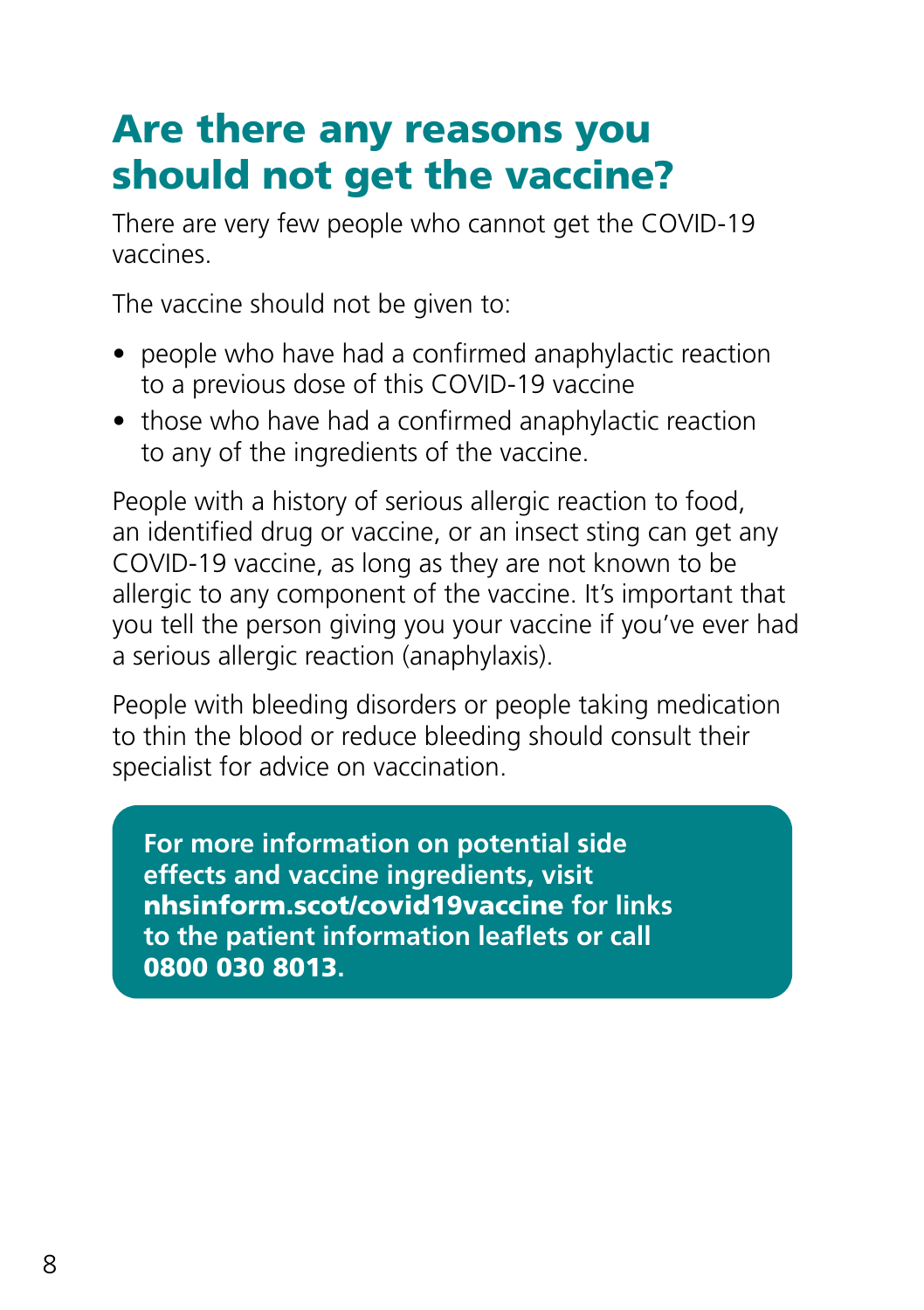## Pregnancy and breastfeeding

The COVID-19 vaccines are not routinely recommended for women who are pregnant as they have not been tested on pregnant women.

For up-to-date advice on COVID-19 vaccines during pregnancy and breastfeeding, visit nhsinform.scot/covid19vaccine

## Common side effects

Some people may experience side effects after the vaccine. It is important to get two doses of the vaccine, even if you have mild side effects after the first dose. These are usually mild and may include:

- tenderness, swelling and/or redness at the injection site
- headache, muscle ache
- feeling tired
- fever (temperature above 37.8°C).

If you feel uncomfortable, take paracetamol. Make sure you take paracetamol as directed on the label or leaflet.

### **Fever after the vaccine**

It's quite common to develop a fever after a vaccination. This normally happens within 48 hours of the vaccination and usually goes away within 48 hours.

You do not need to self-isolate or book a COVID-19 test unless you have other COVID-19 symptoms or:

- you have been told by NHS Test and Protect that you are a close contact of someone who has tested positive for COVID-19
- you live with someone who has recently tested positive for COVID-19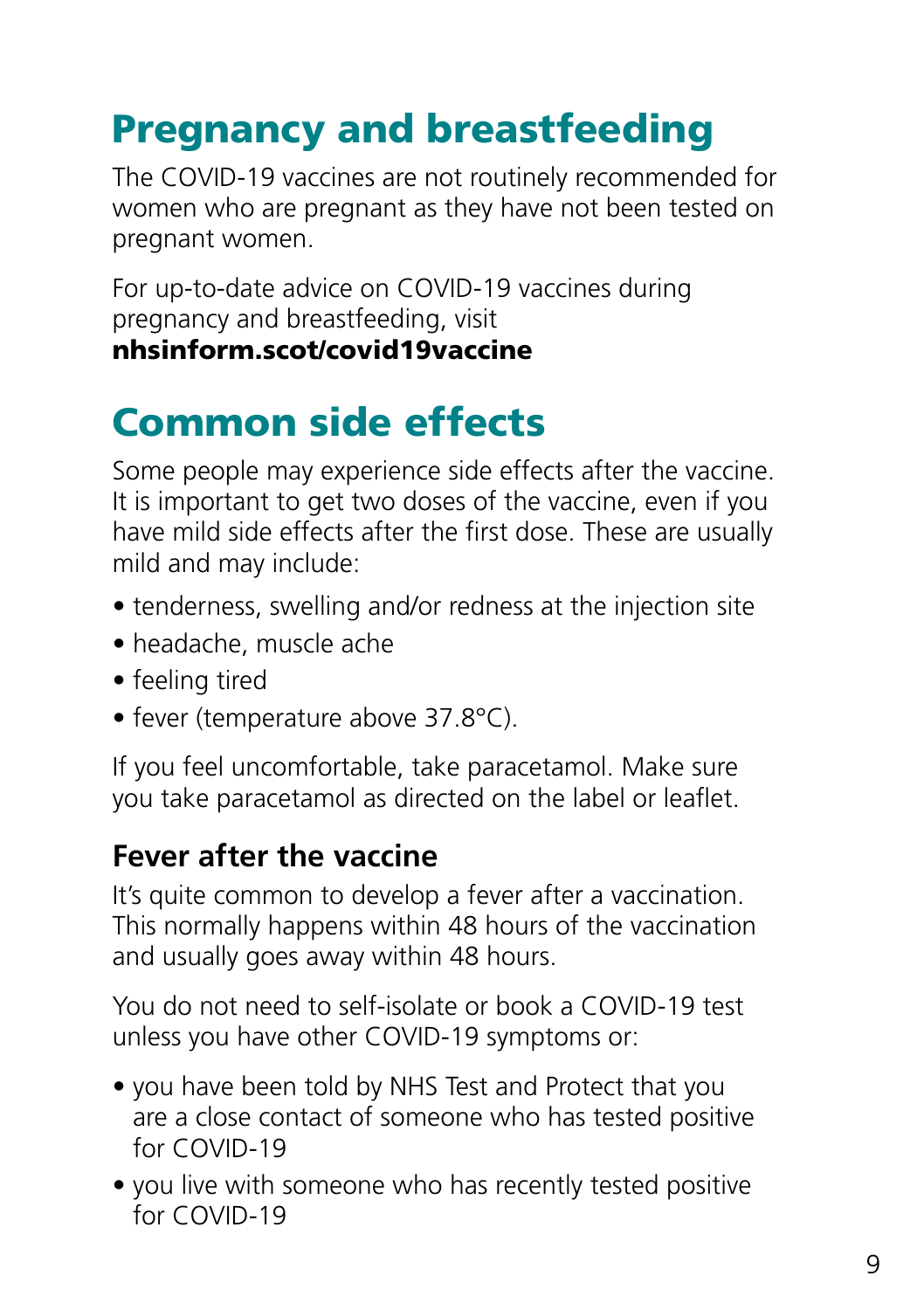• you live with someone who has symptoms of COVID-19.

If the fever starts more than 48 hours after the vaccination or lasts longer than 48 hours, you should self-isolate and book a COVID-19 test. This can be done at **nhsinform.scot/testing**

#### **Reporting side effects**

As with all vaccines, you can report suspected side effects through the Yellow Card Scheme. You can report side effects of the COVID-19 vaccines online at **coronavirus-yellowcard.mhra.gov.uk**

This information is a guide only. Always get medical advice from NHS24 free on 111 if you're worried about your health.

### Common symptoms of COVID-19

The most common symptoms are:

![](_page_9_Picture_7.jpeg)

new continuous cough

![](_page_9_Picture_9.jpeg)

fever/high temperature (37.8°C or greater)

![](_page_9_Picture_11.jpeg)

loss of, or change in, sense of smell or taste

It is also possible to have COVID-19 without showing any symptoms. If you develop symptoms of COVID-19, you should self-isolate and get a test.

![](_page_9_Picture_14.jpeg)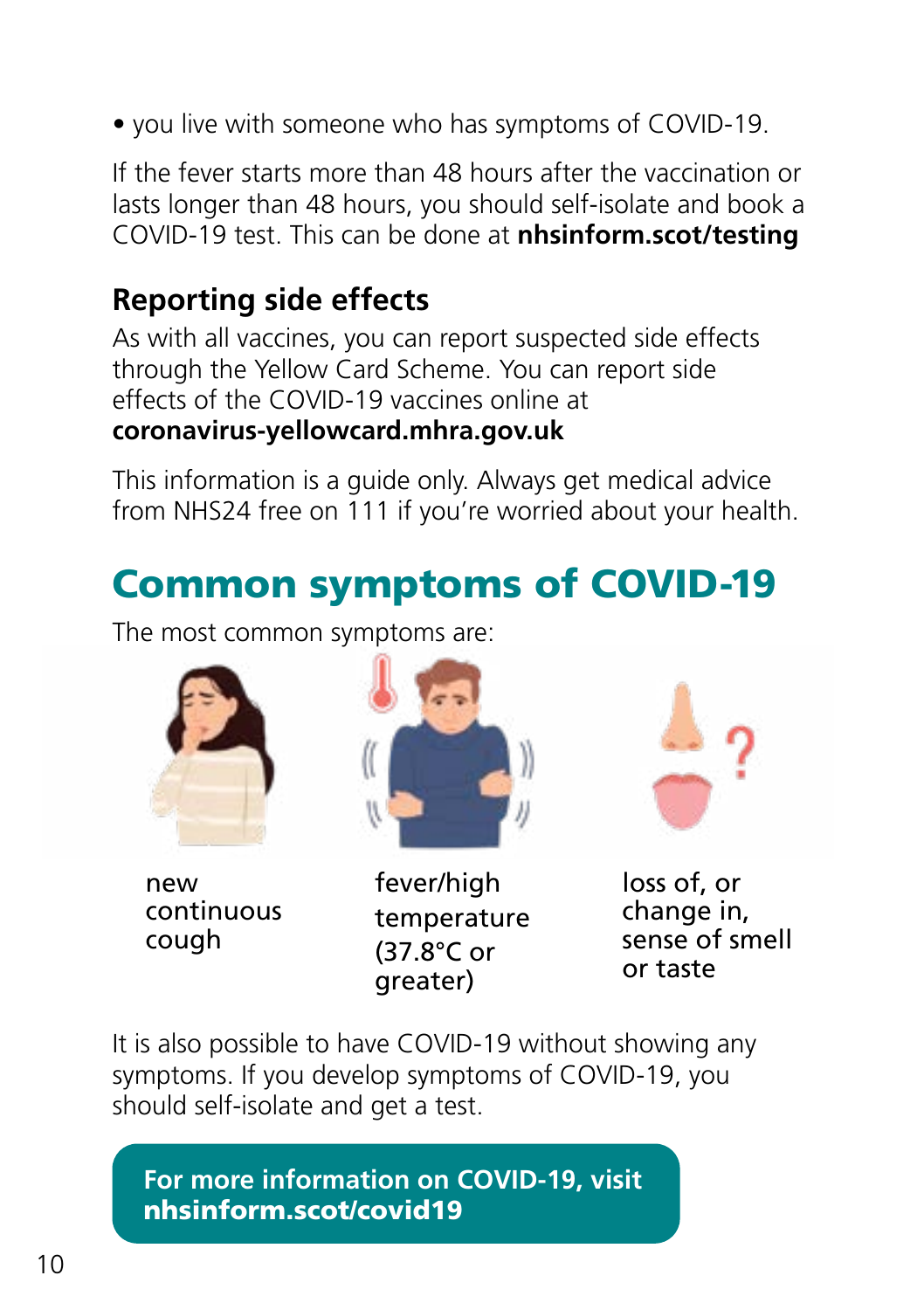## Further information

If you're unsure about anything, or have any questions about the COVID-19 vaccine, visit **nhsinform.scot/covid19vaccine** or call **0800 030 8013 (available 8am–8pm 7 days a week)**  to find out more. It will not be possible to book or change your vaccination appointments via the helpline.

# After the vaccine

You cannot catch COVID-19 from the vaccine but it is possible to have caught COVID-19 and not realise you have the symptoms until after your vaccination appointment.

It's not known whether having the vaccine stops you spreading the virus to others so it's important that we all continue to follow the latest government advice. After you get the vaccine, it's still important to follow FACTS:

![](_page_10_Picture_5.jpeg)

![](_page_10_Picture_6.jpeg)

**CROWDS** 

![](_page_10_Picture_7.jpeg)

**CLEAN** 

**HANDS** 

![](_page_10_Picture_8.jpeg)

**TWO** 

**METRES** 

![](_page_10_Picture_9.jpeg)

SELF-**ISOLATE** 

### **Stopping the spread starts with all of us.**